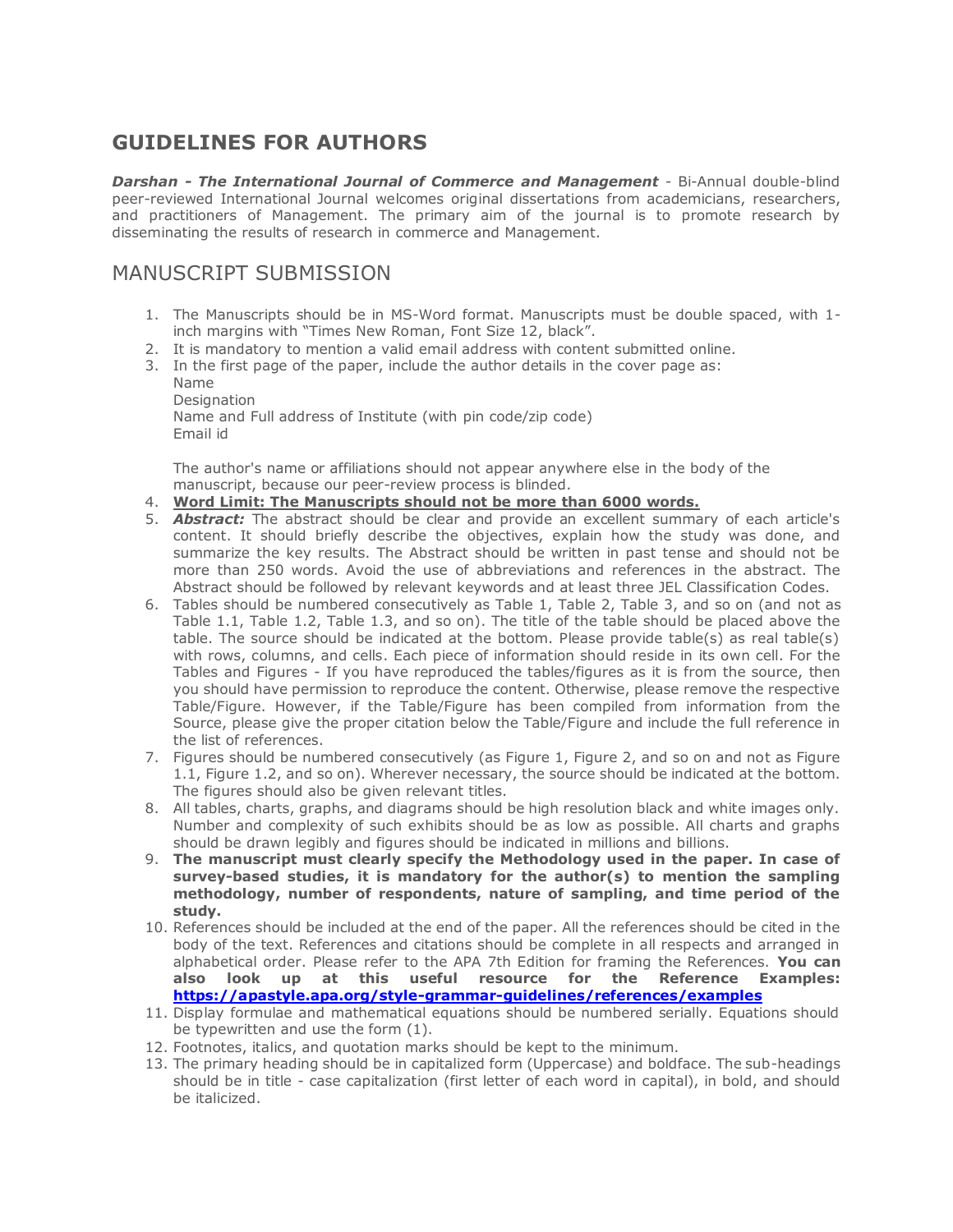- 14. Manuscripts not accepted for publication will not be sent back to contributors. Contributors whose papers are accepted or rejected will be informed by email only.
- 15. Please provide statements (please include these at the end of the paper, above the references):
	- Author's Contribution
	- Conflict of Interest
	- Funding Acknowledgement
- 16. Please log onto http://www.ij.darshan.ac.in. / to submit your article.
- 17. **Due to the huge volume of submissions, the review process can take up to months.**

#### **COPYRIGHT**

To enable the Publisher to protect the copyright of the journal, the corresponding author must include the following declaration:

- 1. The paper is my original contribution and has not been plagiarized from any source/individual. It does not infringe on any copyright, trademark, patent, statutory right, or propriety right of others and the paper does not contain any libelous or unlawful statements. All the references are duly acknowledged at the appropriate places and I sign for and accept the responsibility for releasing this material on behalf of my co-authors.
- 2. The work has been submitted only to *Darshan - The International Journal of Commerce and Management, Rajkot* and it has not been previously published or submitted elsewhere for publication in a refereed or copyrighted publication.
- 3. It is agreed that the sole and exclusive rights in the whole copyright of the said paper to the contribution identified above is transferred to *Darshan - The International Journal of Commerce and Management, Rajkot*. This copyright transfer covers the exclusive right to reproduce and distribute the contribution, including reprints, translations, photographic reproductions, microform, electronic form (offline, online), or any other reproductions of similar nature. I agree that I have not assigned any kind of rights of the above said paper to any other person/institute/publication.
- 4. I have permission from copyright owner(s) to reproduce/adapt any content that I have reproduced or adapted in this paper.
- 5. I agree to indemnify *Darshan - The International Journal of Commerce and Management, Rajkot* against any claim or action alleging facts which, if true, constitute a breach of any of the foregoing warranties.

#### REVIEW PROCESS

The Manuscripts are judged on the basis of the following criteria:

- Overall contribution of the paper to the field of commerce and Management;
- Significance and relevance of the topic to the scope of Darshan The International Journal of Commerce *and* Management
- **•** Originality of the content;
- **Adequacy of the Literature Review;**
- Conceptual rigor;
- Logical and technical soundness;
- **•** Organization of the content;
- Writing quality;<br>Managerial/There
- Managerial/Theoretical/Financial/Policy Implications of the research;
- **EXECO** Limitations of the Study and Scope for Further Research;
- **References**;
- Compliance of the manuscript with *Darshan - The International Journal of Commerce and Management* Guidelines for Authors.
- Novelty of the research with respect to the area of the research and topics already covered in *Darshan - The International Journal of Commerce and Management.*